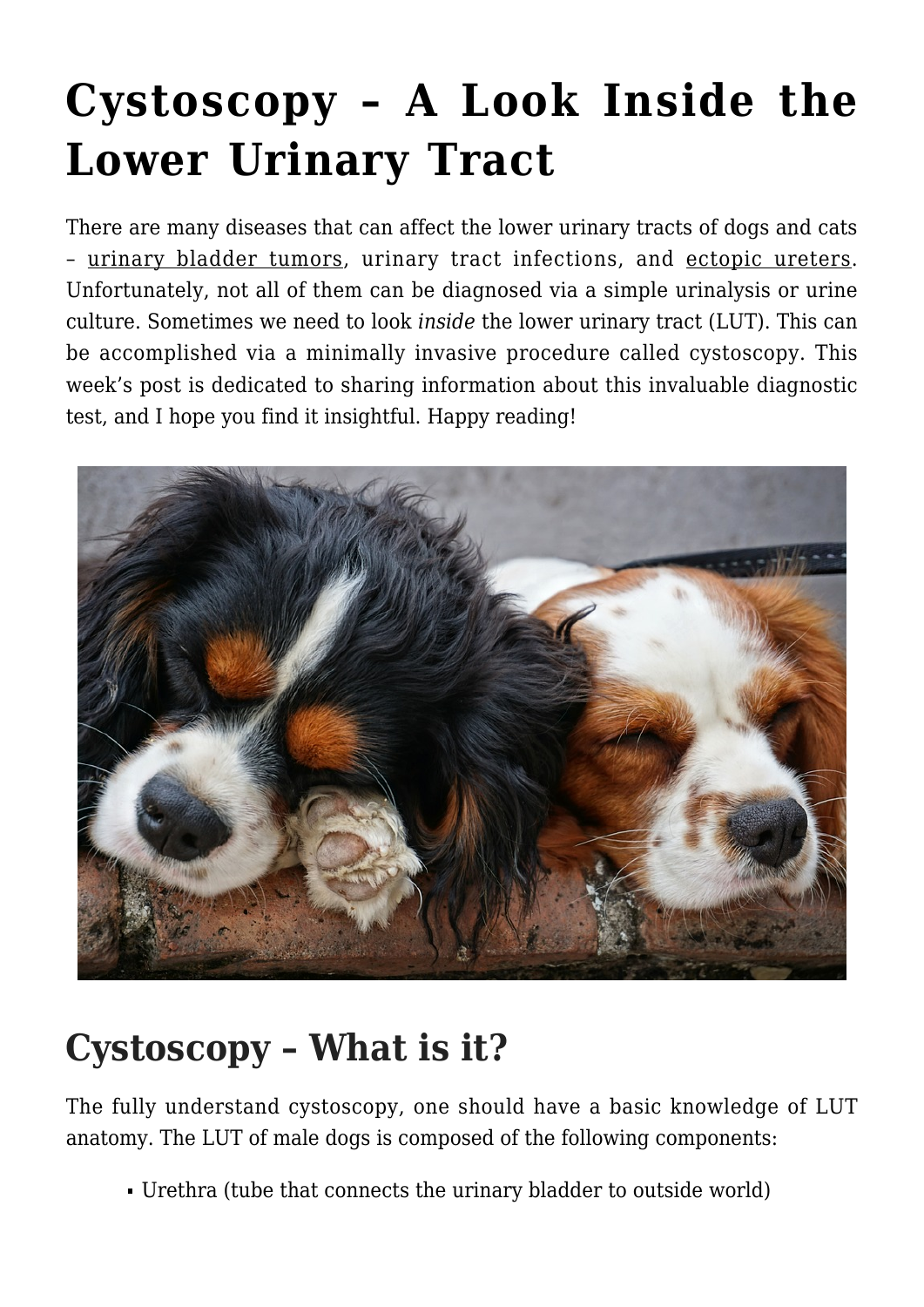- Prostate
- Urinary bladder

In females, the components are:

- Urethra
- Vestibule the opening into the vagina
- Vagina
- Urethra
- Urinary bladder

Cystoscopy is a minimally invasive diagnostic imaging modality. Using either a flexible or rigid tube with an attached fiber optic camera and lenses, the instrument is guided to the various parts of the LUT to visualize internal surfaces and obtain tissues.



A rigid cystoscope



A flexible cystoscope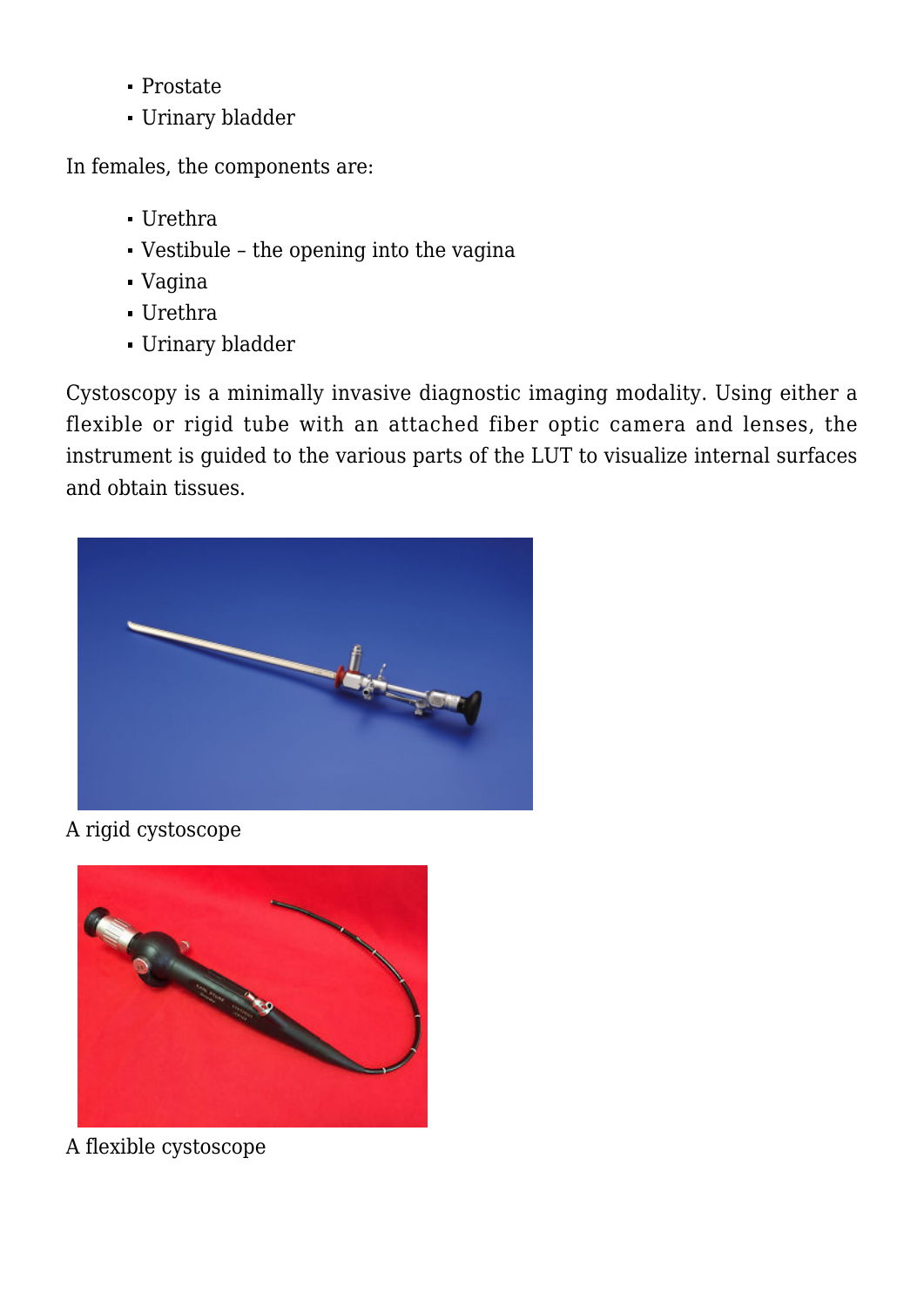#### **What should be done before cystoscopy?**

Prior to performing this procedure, veterinarians will perform some tests to both screen for possible causes of a pet's clinical signs and to make sure there are no contraindications for general anesthesia. These tests may include:

- Complete blood count to evaluate white blood cells, red blood cells, and platelets
- Serum biochemical profile to evaluate blood kidney values, liver enzymes, electrolytes (i.e.: sodium, potassium), and protein values
- Urinalysis to screen for evidence of infection, lower urinary tract inflammation and/or bleeding, and inappropriate urine concentration
- Urine culture
- Abdominal imaging (radiographs +/- [sonography](https://criticalcaredvm.com/ultrasonography-dogs-cats/))
- Urine protein:creatinine ratio (UPC)
- Measurement of urinary bladder residual volume this volume is the amount of urine left in the urinary bladder after a pet urinates

## **How is it performed?**

Cystoscopy requires general anesthesia to perform. The instrument is lubricated and gently initially inserted in the urethra (males) and vestibule (females). The tube with associated camera/lenses is then advanced through the LUT. Sterile saline is infused into the LUT during the procedure. Filling the urethra and urinary bladder allows optimal visualization.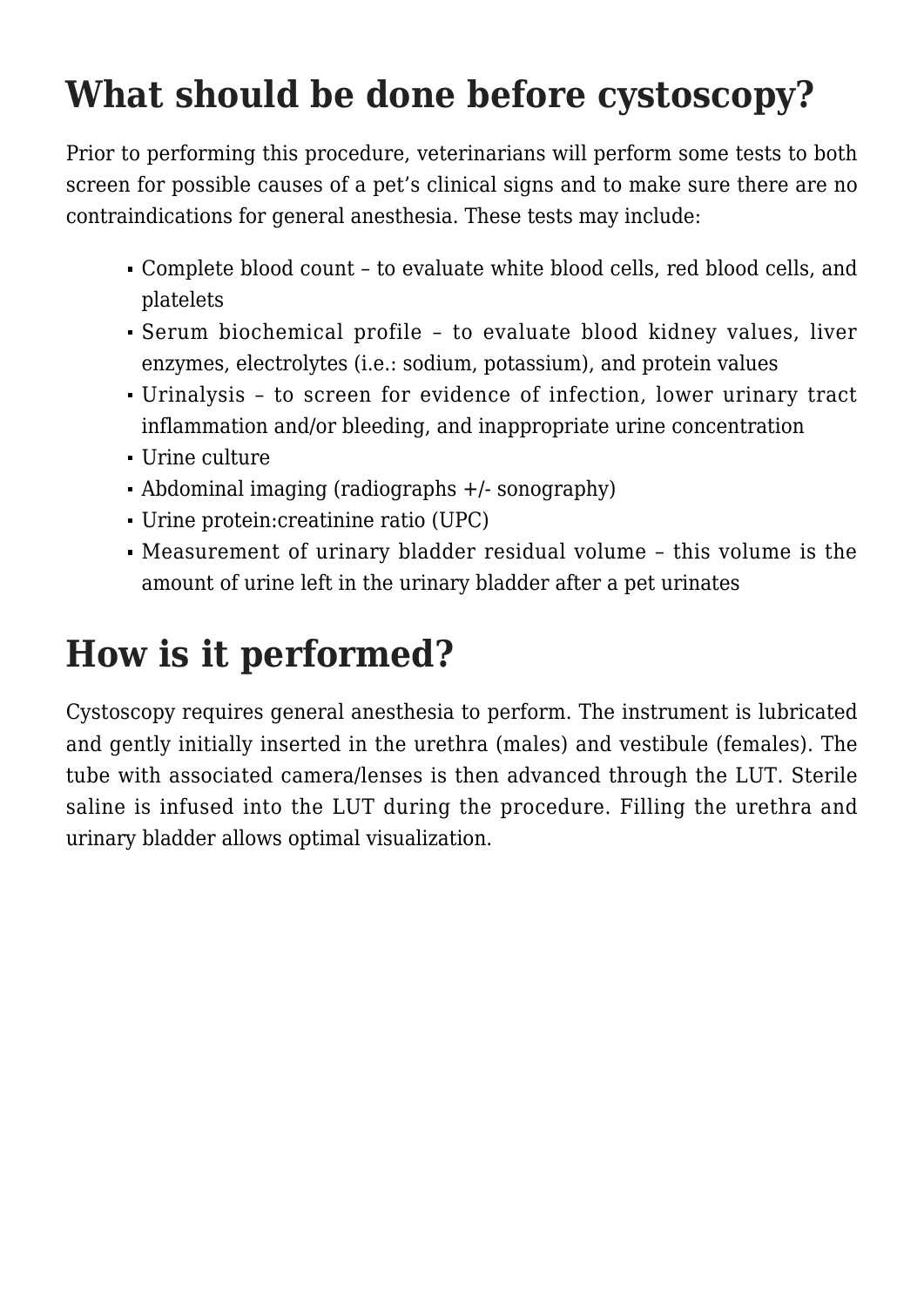

Dr. Christopher G. Byers [\(CriticalCareDVM\)](https://criticalcaredvm.com/who-is-criticalcaredvm/) performs cystoscopy in a male dog During the procedure, veterinarians look for anything that appears unusual. The urinary bladder wall should be smooth, and there should not be any blockages in the LUT. During a cystoscopy, veterinarians are able to see: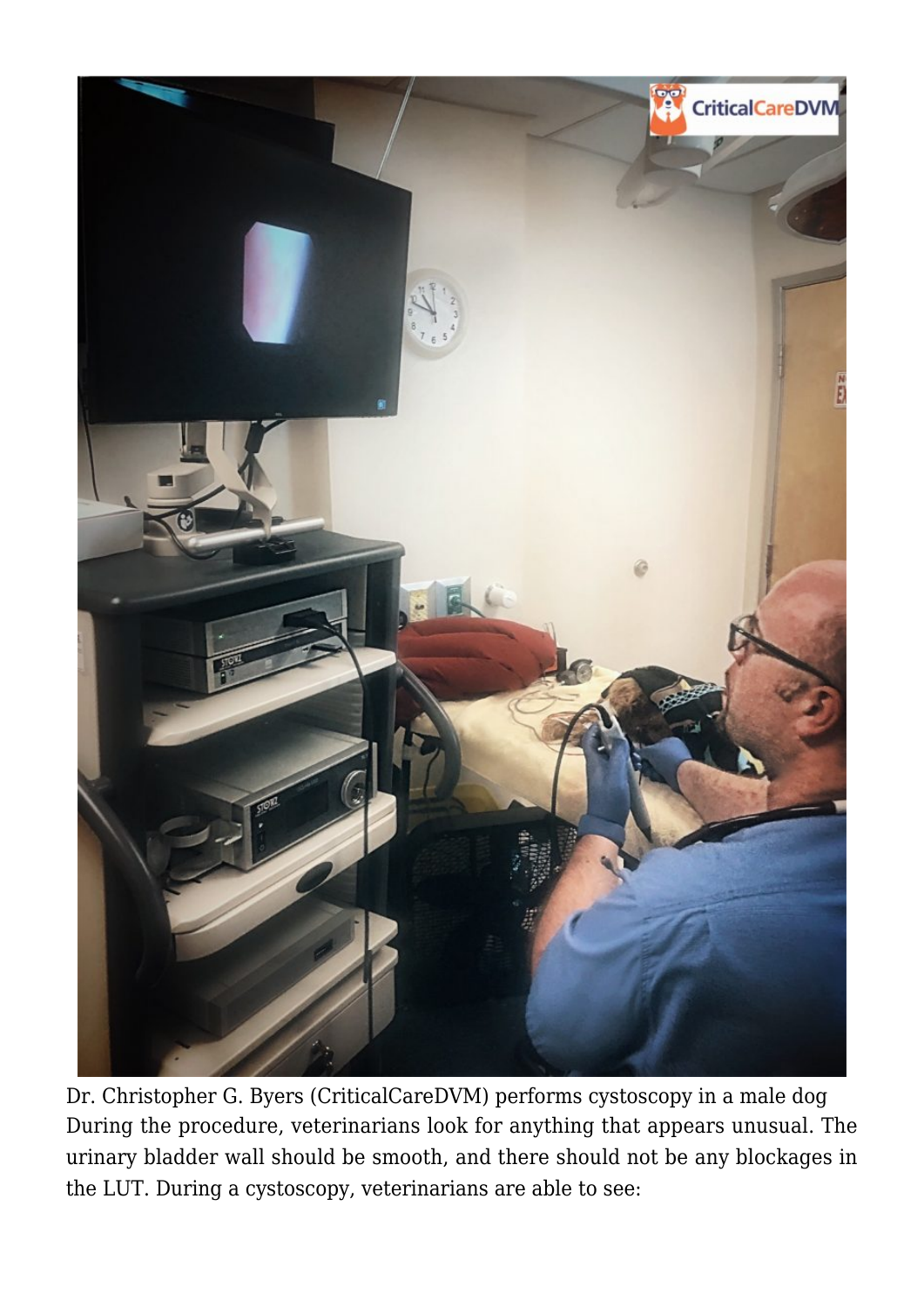- Uroliths (stones/calculi in the LUT): Uroliths form from minerals in urine. They usually form when urine does not completely leave the urinary bladder and the minerals in the urine crystallize. If not treated, they can cause pain and lead to hematuria (blood in the urine). Stones can also cause blockages so urine cannot leave the urinary bladder
- Abnormal tissue, polyps, tumors, etc. in any part of the LUT
- Urethral stricture (narrowing of the urethra): Abnormal narrowing may be caused by trauma, infection, tumors, etc.

Below is a video of cystoscopy in a normal female dog performed by a boardcertified veterinary internal medicine specialist.

## **Why is it performed?**

Cystoscopy is performed to diagnose, monitor, and/or treat conditions that affect the lower urinary tract, most commonly the urethra and urinary bladder. It's typically an outpatient procedure and takes less than 15 minutes to complete. Performing cystoscopy requires appropriate training and experience. Boardcertified veterinary internal medicine specialists receive extensive instruction in safely, efficiently, and effectively performing this minimally invasive procedure.

During a cystoscopy, veterinarians may be able to treat minor problems such as bleeding in the urinary bladder or blockage in the urethra. Doctors may also use a cystoscopy to:

- Remove small uroliths in the urinary bladder and/or urethra
- Remove or treat abnormal tissue, polyps, and certain tumors
- Inject medication into the urethra wall or the urinary bladder to treat urinary incontinence

Below is a video of cystoscopy in a dog that had a cancerous tumor called a transitional cell carcinoma in the urethra and urinary bladder.

#### **The take-away message about cystoscopy**